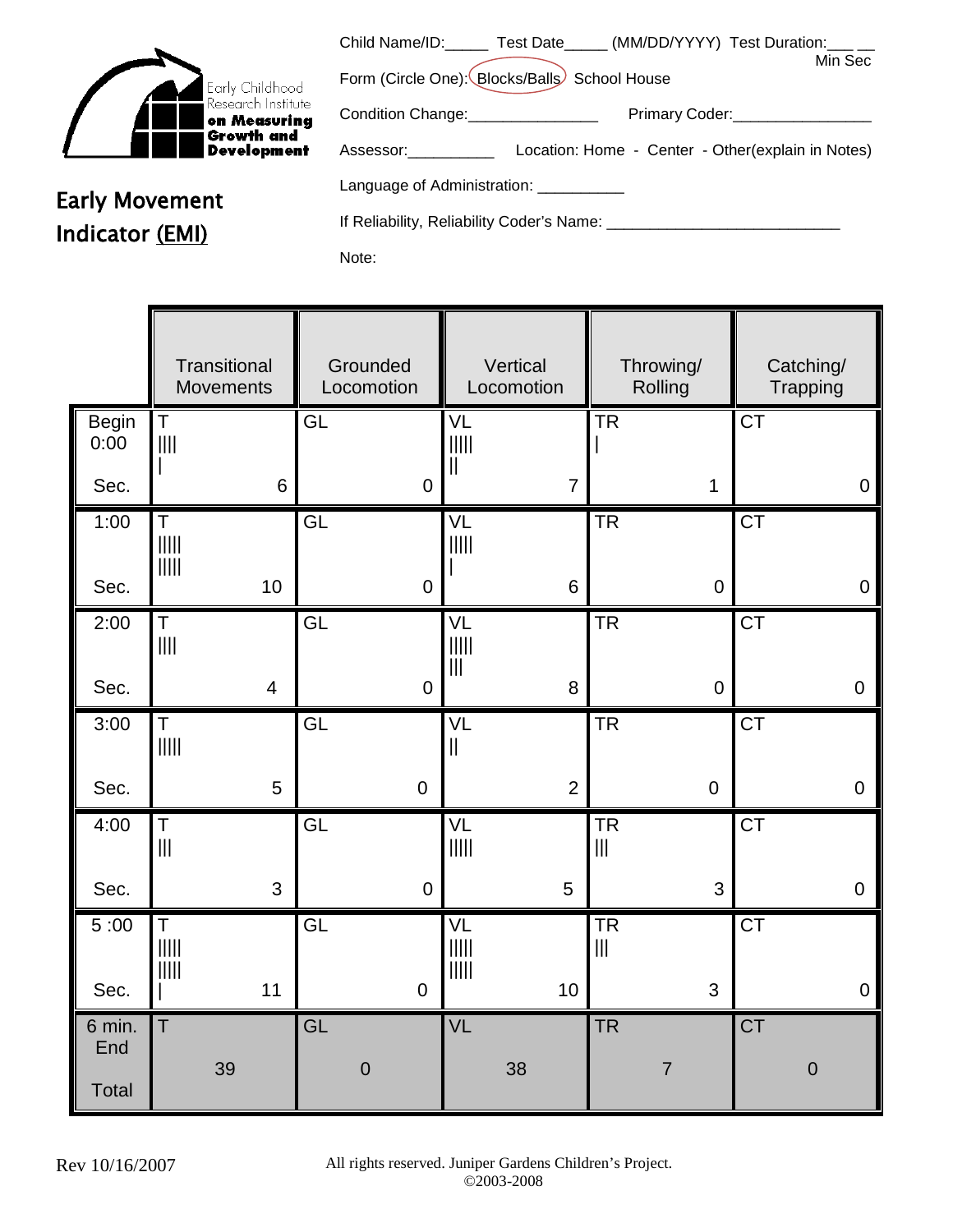| <b>EMI Transcript-Blocks and Balls</b> |                                                |
|----------------------------------------|------------------------------------------------|
| <b>Time</b>                            | <b>Activity</b>                                |
| :01                                    | $\overline{\mathsf{VL}}$                       |
| :03                                    | TM (stand to squat)                            |
| :06                                    | TM (squat to leaning on hands)                 |
| :07                                    | TM (from leaning to hands to squat)            |
| :08                                    | TM (from squat to standing up)                 |
| :09                                    | VL                                             |
| :12                                    | <b>TR</b>                                      |
| :15                                    | VL                                             |
| :19                                    | TM x 2 (from stand to squat and from squat to  |
|                                        | stand                                          |
| :23                                    | VL                                             |
| $\overline{.36}$                       | VL                                             |
| :48                                    | VL                                             |
| :55                                    | VL                                             |
| 1:03                                   | VL                                             |
| 1:09                                   | VL                                             |
| 1:13                                   | TM $\times$ 2 (stoops down and stands back up) |
| 1:15                                   | VL                                             |
| 1:29                                   | VL                                             |
| 1:34                                   | TM x 2 (stoops down and stands back up)        |
| 1:36                                   | VL                                             |
| 1:40                                   | TM (squats down)                               |
| 1:42                                   | TM (from squat to bending over)                |
| 1:45                                   | TM (from bending over to squat)                |
| 1:47                                   | TM (stands up)                                 |
| 1:48                                   | VL                                             |
| 1:51                                   | TM (stoops down)                               |
| 1:54                                   | TM (stands up)                                 |
| 2:12                                   | VL                                             |
| 2:17                                   | VL                                             |
| 2:20                                   | VL                                             |
| 2:28                                   | VL                                             |
| 2:31                                   | VL                                             |
| 2:33                                   | TM x 2 (bend to side and return to stand)      |
| 2:34                                   | VL                                             |
| 2:42                                   | VL                                             |